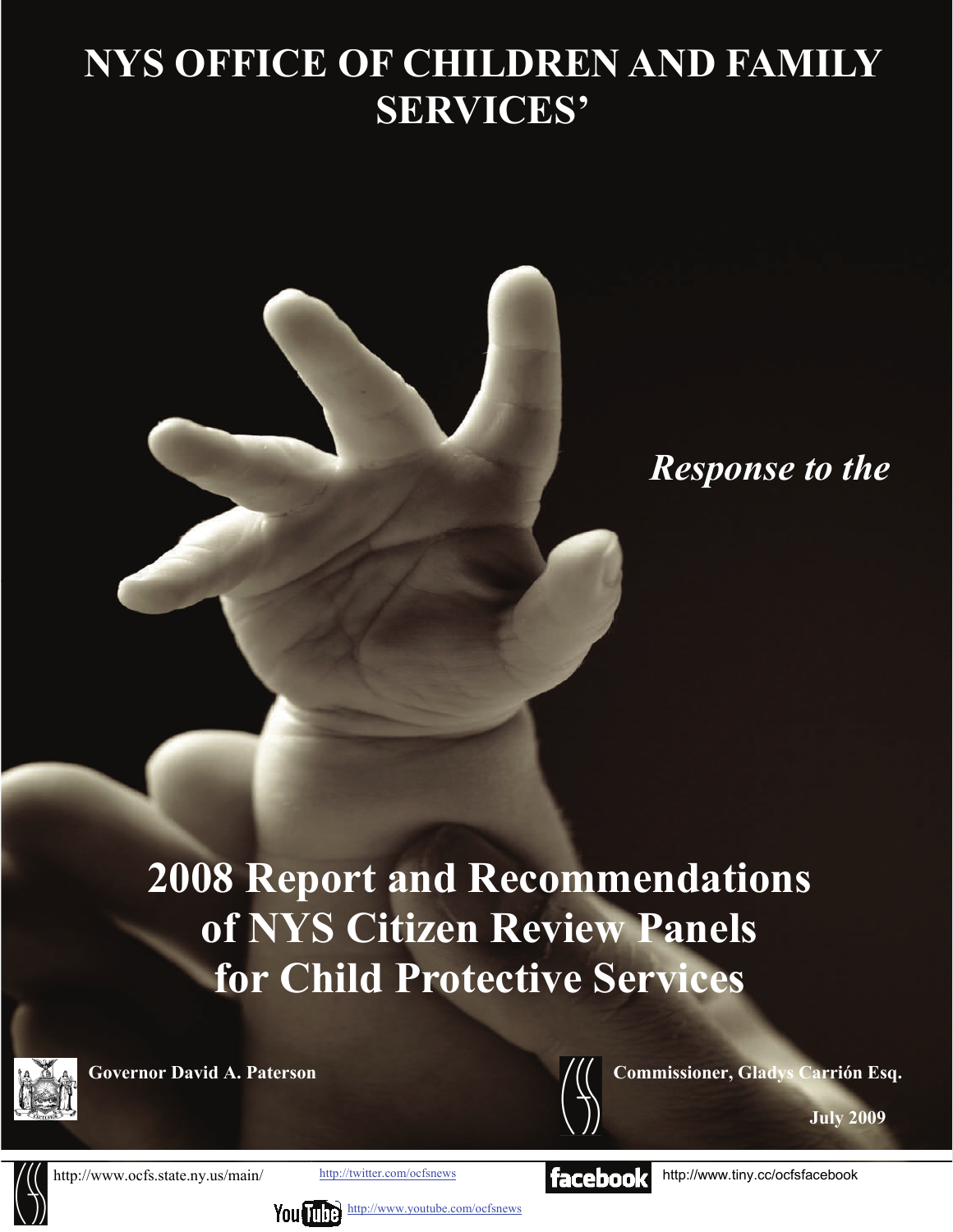## **The Office of Children and Family Services'**  *Response to the*  **2008 Report and Recommendations of NYS Citizen Review Panels for Child Protective Services**

## **INTRODUCTION**

The New York State Office of Children and Family Services (OCFS) is pleased to have this opportunity to partner with the Citizen Review Panels for Child Protective Services by continuing our shared commitment to improving the child welfare system in New York State. The panels' 2008 annual report [\(www.citizenreviewpanelsny.org\)](http://www.citizenreviewpanelsny.org/) is a comprehensive document that outlines areas for realignment and reinvestment, and makes recommendations for change. We welcome the dialogue with the panels as we strive to achieve safety, permanency and well-being for the children and families in New York State who are served by the child welfare system.

## **SYSTEM REFORM**

Building on the response submitted last year that made many recommendations related to system reform, OCFS will highlight areas that continue to be on the reform agenda and report on the status of the reform effort.

The 2007 annual report recommended that OCFS focus on child welfare reform from a systemic view. OCFS agreed to perform an assessment of the system, and has contracted with Eric Brettschneider, former co-chair of the New York City Citizen Review Panel, to lead this effort. Mr. Brettschneider has initiated this work by interviewing over 150 stakeholders in the child welfare system, and is drafting a preliminary review of the system. OCFS is currently seeking funding from Casey Family Programs to support the additional consultants needed to shape the reform agenda and move the discussion forward.

OCFS concurs that system reform of child protective services would require a multi-pronged approach that should include a community based, family centered system that values the informal support networks families need to sustain themselves once the "system" has moved from their lives. We fully support a model that emphasizes the strengths of families and communities, and relies less on institutions and government intervention.

Additional specific information related to recommendations from 2007 and 2008 will be addressed later in this document.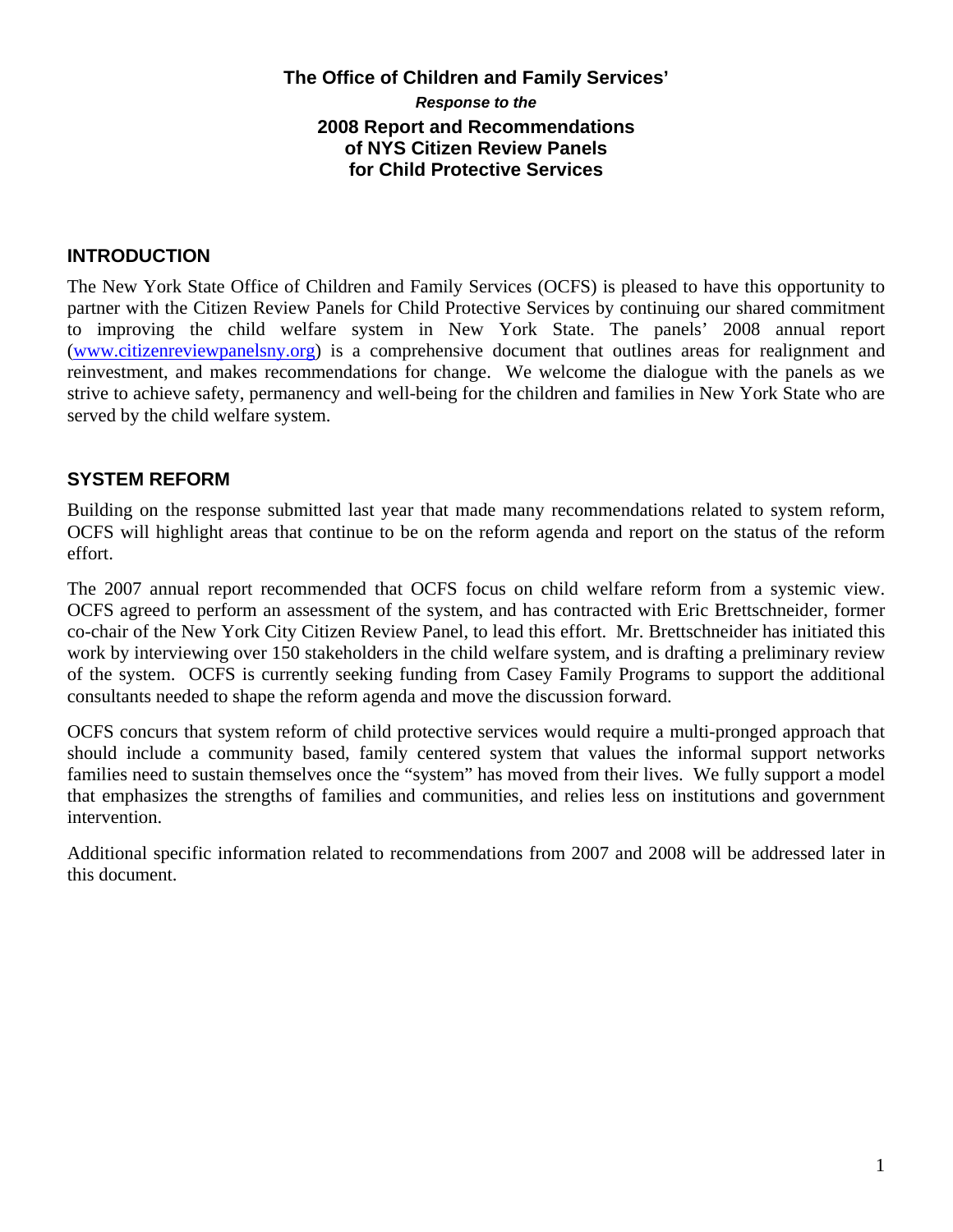# **Part 1: Child Protective Reporting**

## Eliminate anonymous reports

The Citizen Review Panels recommend that OCFS look carefully at the policies and practices related to child abuse and maltreatment reporting. The recommendations include a request to eliminate educational neglect reports and anonymous reporting.

OCFS has given both of these issues attention and consideration. Elimination of anonymous reporting is highly controversial across the state, and local districts have not been supportive of making this change. In an era where the liability and impact for not protecting a child is very high, social services districts have been reluctant to narrow the front door, concerned that barriers to reporting maltreatment may put more children at risk.

OCFS will continue to vet this recommendation with stakeholders and counties, but is not prepared to actively pursue changing this mandate.

#### Eliminate educational neglect reports

In regard to educational neglect reports, OCFS has taken several significant steps to further its understanding of the issues and alternatives. With support from Casey Family Programs, OCFS commissioned the Vera Institute to conduct a one-month preliminary assessment of educational neglect in New York State with an eye toward improving responses to allegations of educational neglect. This assessment, conducted in December 2008, included data analysis and stakeholder interviews with child protective, school, probation and service providers in Albany County and New York City. The assessment revealed the following:

- $\triangleright$  The majority of educational neglect reports accepted by the SCR involve children in their teens.
- $\triangleright$  School personnel account for most of the SCR reports involving youth ages 6 to 17.
- $\triangleright$  More than half of investigations of educational neglect are unsubstantiated. In 2007, 56 percent (15,948/28,372), of the educational neglect allegations were closed as unsubstantiated. However, the 44% indication rate is higher than the statewide indication average for all abuse/neglect reports.
- $\triangleright$  Child protective workers and service providers report that a significant portion of educational neglect cases involve families with longstanding, complex maltreatment concerns.

Stakeholders from all parts of the system, including child protective workers, said they thought the traditional child protective system's investigatory approach is not appropriate for many of the situations that underlie educational neglect reports.

The child protective approach as it is designed is consistent with the allegation of educational neglect for families at risk; however, the lack of services and school/community partnerships to address the issue is inconsistent with the needs of the families and youth.

This preliminary assessment was Phase I of our review. OCFS intends to commission Vera for a "Phase II" effort, again with the support of Casey Family Programs. The next phase is proposed to be a three-month effort to identify the most promising avenues for innovation, in terms of impact on youth, potential cost savings, and political viability, including the following activities: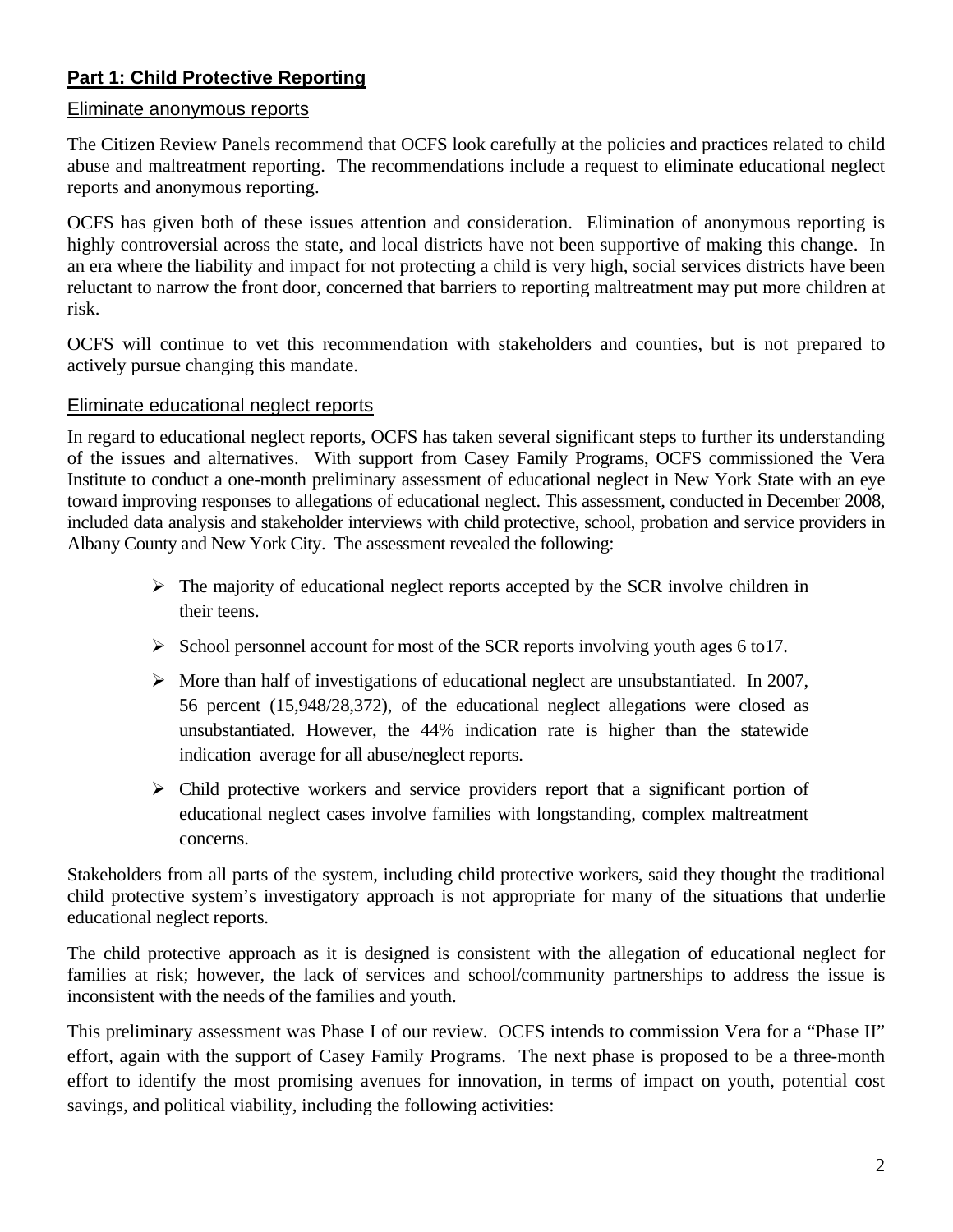- 1. Obtain input from a wider group of stakeholders on the findings and options from Vera's preliminary assessment, including:
	- a. Youth and parents
	- b. Organizations such as the Center for Family Representation and senior officials in New York City's child welfare system
	- c. Child welfare officials in other counties besides New York City and Albany
	- d. Education officials
- 2. For one county, review a small number of educational neglect cases to better understand underlying circumstances.
- 3. Possibly conduct further analysis of statewide data on child protection outcomes and court outcomes for educational neglect reports.
- 4. Conduct cost analysis of educational neglect reports.
- 5. Further explore models for dealing with teen truancy/educational neglect.

OCFS is committed to continuing to explore this issue and making recommendations for change, as is evidenced by this effort. While we cannot unilaterally eliminate educational neglect reports from the child protective system, we are interested in developing alternative interventions for those families where child protective is not the most effective method of dealing with truancy. We intend to establish a work group with representatives from State Education Department (SED) to further its involvement in creating alternative supports while youth are in school.

## Review statutory requirements for SCR clearance to eliminate entire categories

In 2008, the number of individuals and employers requesting clearance information, mostly related to impending hiring decisions, increased by 11% to about 241,000 inquiries. The key challenge is maintaining a timely response to agencies requesting clearances for those individuals whose prior history poses legitimate concerns regarding the safety of children for whom they might assume responsibility.

To address portions of the clearance process which are labor intensive, OCFS has begun work on a system to allow requests for clearance to be filed online. When implemented, the online system will allow direct query of the database for approved parties, and will allow "no hits" results, which represent over 97% of total clearance requests, to be transmitted to the requesting organization immediately.

In efforts to reduce risk to child safety in caregiver settings, we agree that access to other databases may provide a more complete picture of those most likely to abuse a child's trust. Because access to criminal history databases would require legislative changes, we would support a deliberate study process to include the following, among other things:

- available state databases which may inform child safety decisions, and current statutory and practical limitations on their use
- review of current statutes pertaining to types of caregiver arrangements which should be subject to database reviews
- state-to-state comparisons of the categories of caregivers subject to database clearance and the time periods reviewed as relevant to a determination of risk

## Improve mandated reporter training after a review of both indicated and unfounded reports, to increase the quality of reports to the SCR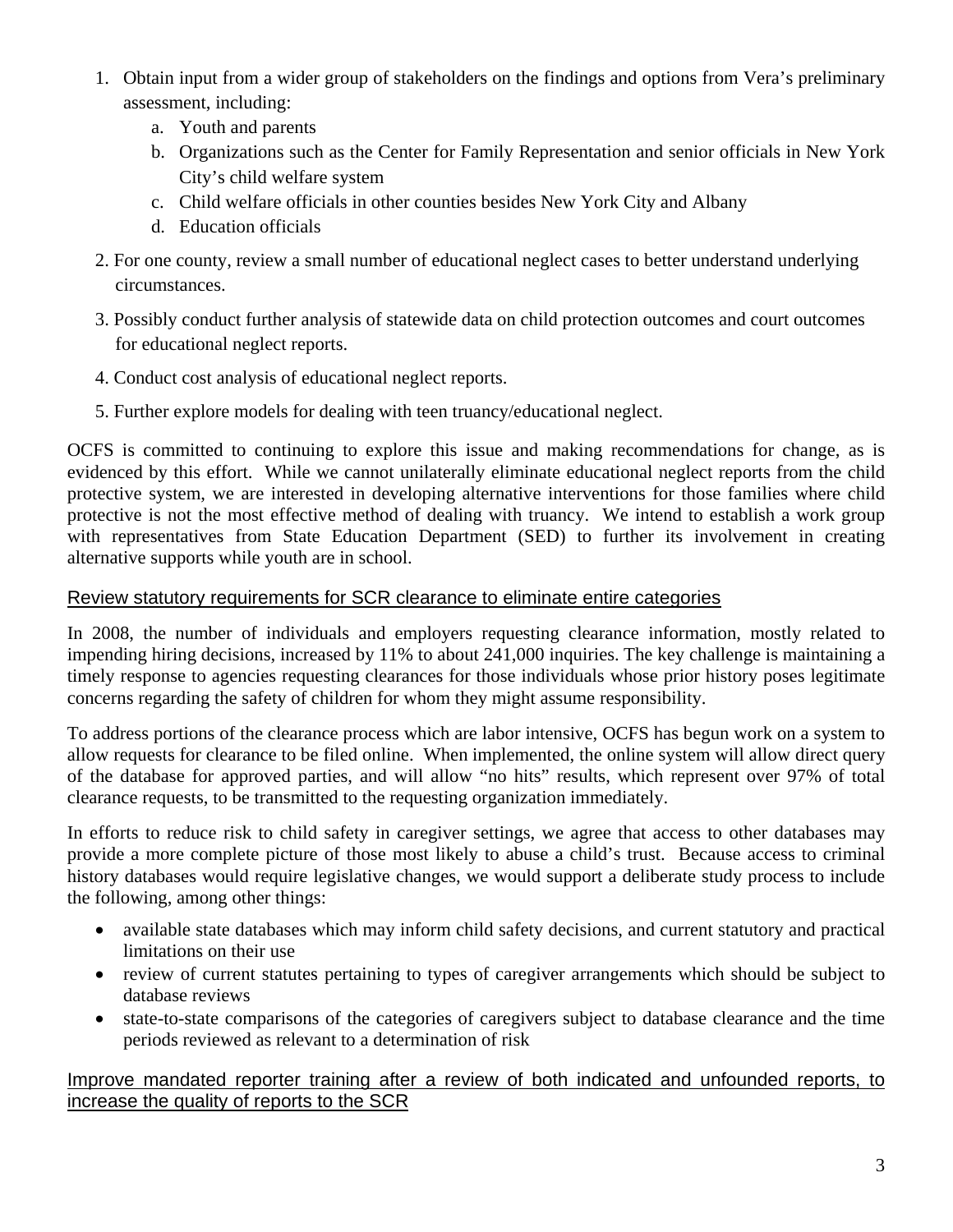OCFS agrees on the importance of having mandated reporters confident in their responsibilities for reporting on child maltreatment. Over the last several years, OCFS has made substantial efforts to strengthen mandated reporter training. The training curriculum developed by OCFS and used by its own training staff has been accepted by the State Education Department as the standard for the 215 agencies SED approves to be training providers for the approximately 500,000 professionals it currently licenses. The curriculum is available in versions customized to the needs of medical professionals, school officials, law enforcement, child day care providers, and social services professionals.

In addition to upgrading training content for mandated reporters, OCFS has made further investments in the methods for delivering training. The curriculum is now available free of charge to all mandated reporters in the state in an online version, designed with safeguards to determine that new mandated reporters understand both their legal responsibilities and what constitutes an effective report. This allows mandated reporters to review the material as frequently as they want to, and offers consistency in the information being communicated. The online training was released April 14, 2009, and the expectation is that over 10,000 individuals will be trained using this technology by July 1, 2009. Further, OCFS is investigating whether newly trained mandated reporters can be connected to SCR intake staff for a simulated "practice call" to validate skills acquired in training and increase confidence in exercising their mandated reporting responsibility.

Efforts to target training by provider type and to monitor variations among and between mandated reporter groups on key indicators of training outcomes should be assessed in relation to what the law requires of mandated reporters. The legal standard for discharge of their reporting responsibility is "reasonable cause to suspect"; in other words, requesting an investigation of the circumstances of the child. While lower than the "some credible evidence" standard used by CPS investigators to indicate or unfound SCR reports, the "reasonable cause" standard allows some reporting of situations later shown to be without evidence, so that situations involving potential or real danger to a child are not overlooked and the preventive component of child protection that supports parents in keeping their children safe may be exercised.

# **Part 2: Invest in Prevention**

## Extend the current Child Welfare Financing Law of 2012 and restore 65/35 state/local funding for child welfare, including COPS programs and services

OCFS is pleased to report that the Child Welfare Financing Law has been extended through 2012, as an uncapped funding stream for preventive services. In addition, Community Optional Preventive Services (COPS) was restored in the 2009-10 budget with a \$5 million reduction and supports programs that were operational in October 2008. The budget requires the districts to report the outcomes for the COPS-funded programs to OCFS so that a more accurate assessment of the program values can be made.

## Continue to provide leadership and support for implementation of the Family Assessment Response (FAR)

In 2008, OCFS received six applications from local social services districts to implement differential response, or Family Assessment Response (FAR), as it is called in New York State. As of early 2009, the six districts (Erie, Chautauqua, Tompkins, Onondaga, Orange and Westchester) have begun to track some portion of CPS reports in the alternative track. Several districts chose to begin implementing FAR with reports alleging educational neglect, while others have included a broader range of allegations. OCFS expects to receive at least nine new applications from additional districts intending to implement FAR in 2009. OCFS has been able to secure training and technical assistance for districts from the American Humane Association. This includes onsite training for community stakeholders and district staff, as well as onsite coaching post implementation. OCFS has received financial support from the Marguerite Casey Foundation to assist districts in providing wraparound services to families engaged in the family assessment model.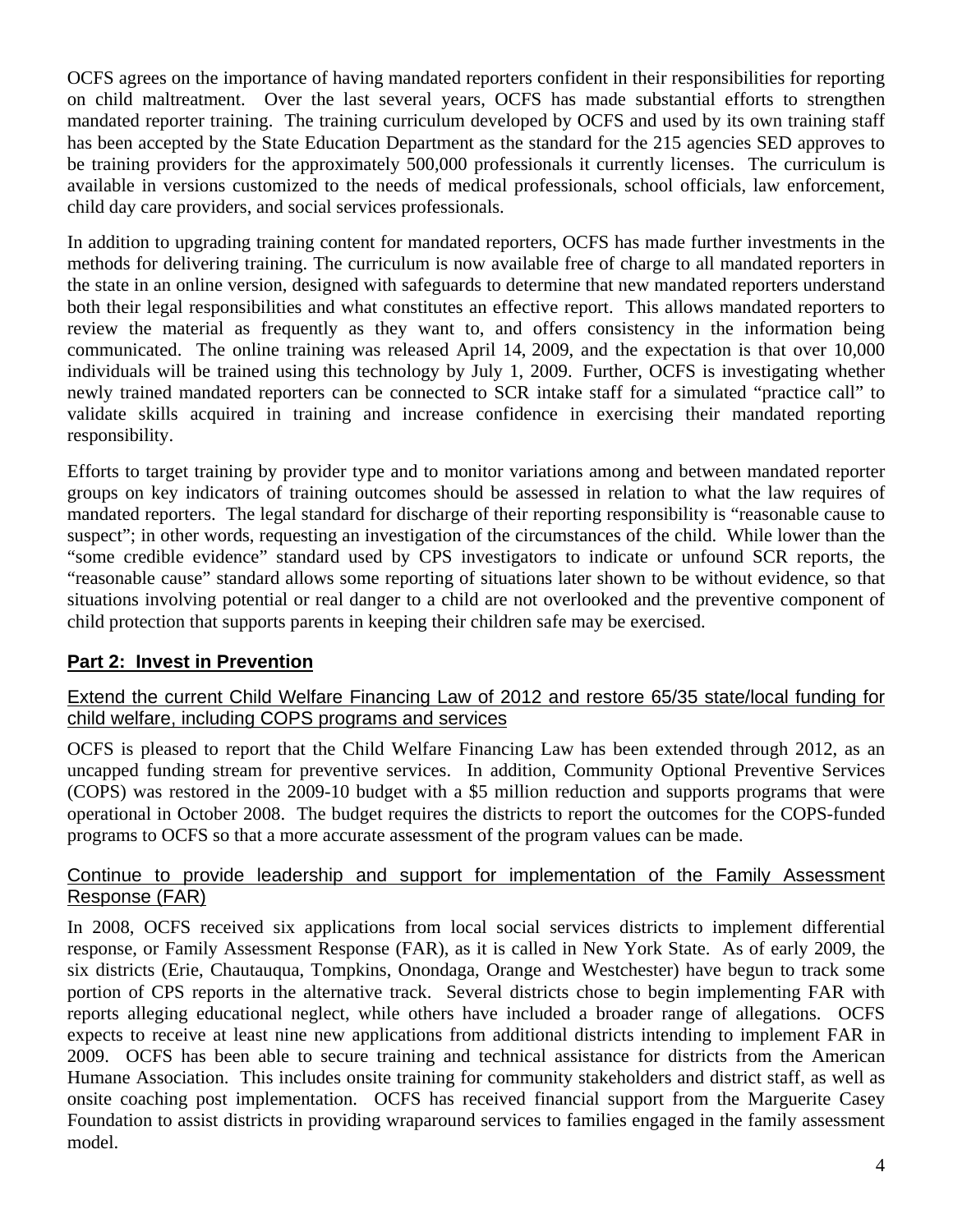The enabling legislation allowing for the piloting of dual track in New York State (excluding NYC) is set to expire in 2011. Based on the evaluation of the program's efficacy around the state, a decision will be made regarding promotion of and codification of the dual track initiative into permanent state statute.

#### Invest in home visiting programs and parent education programs

OCFS sees investment in home visiting as an essential component in New York's child abuse prevention strategy. Despite a challenging fiscal environment, the COPS-funded Nurse Family Partnership programs in New York City and the 39 Healthy Family New York sites across the state will be continued at near prior year funding levels. Working with the Schuyler Center for Advocacy and Analysis, OCFS and other state agencies that sponsor various delivery designs for home visiting have come together with a comprehensive strategy to make home visiting available in all of New York's counties; and, where possible, with program designs best matched to unique needs of each high-risk family served.

This year, OCFS has undertaken a third comprehensive evaluation of its Healthy Families New York program model, building on the design and data of the previous two evaluations to determine the return on investment of taxpayer funds from this particular approach to home visiting. To the extent possible, the evaluation will also consider the same cost variables as were weighed in the national cost/benefit analysis of the Nurse-Family Partnership.

Upon receiving notification from the White House that President Obama was proposing that federal funds would be provided for Nurse Family Partnerships, OCFS reached out to New York State's two U.S. senators and asked that they consider broadening the bill language to include paraprofessionals as part of the home visiting models. OCFS has worked in concert with the National Association of Public Child Welfare Administrators (NAPCWA) to promote this concept and weighed in on NAPCWA's testimony to Congress. In addition, OCFS submitted testimony for the record to Congress for the Ways & Means Committee's subcommittee hearing on home visiting models. OCFS staff worked in concert with Congressmen Rangel and McDermott to inform the subcommittee of Healthy Family New York's (HFNY) success and how our model contains the evidence-based evaluations sought by the President's proposal. HFNY was highlighted in the testimony given by Healthy Families America to Congress.

The continued financial and programmatic support of parent education programs is one of the highest priorities of the Children and Family Trust Fund, administered by OCFS. The fund currently supports four evidence-based parenting programs for high-risk families in targeted communities and 17 Family Resource Centers across the state.

Despite strong evidence that the Upstate Shaken Baby Syndrome Education Project has contributed to a sustained 50% reduction in the incidence of SBS in the areas served by the campaign, OCFS remains committed to continuing evaluation of the outcomes produced by its investment in public awareness. An important first ingredient in such evaluations is a consistent and well-supported method for collecting and coding morbidity and mortality data. OCFS and the Department of Health have started work this year on a collaboration initiated to support a statewide approach to fatality review and prevention. One potentially valuable byproduct of this collaboration will be the ability to correlate public awareness efforts on behalf of child safety with the incidence data collected through statewide reviews of child deaths. Consideration should be given to expanding the purview of this interagency group at some later date to include relevant morbidity findings for high risk infants and children.

Child advocacy centers (CACs) and multi-disciplinary teams (MDTs) are a strategy used by OCFS to increase accessibility of services, prevent further child abuse or maltreatment, and prevent the removal of children from their homes. CAC resources are used to enhance the MDT's ability to investigate, prosecute and manage cases of child abuse and neglect while preventing further trauma to the family. Increased accessibility of services is a central premise of the CAC. The MDT's primary goal is to improve coordination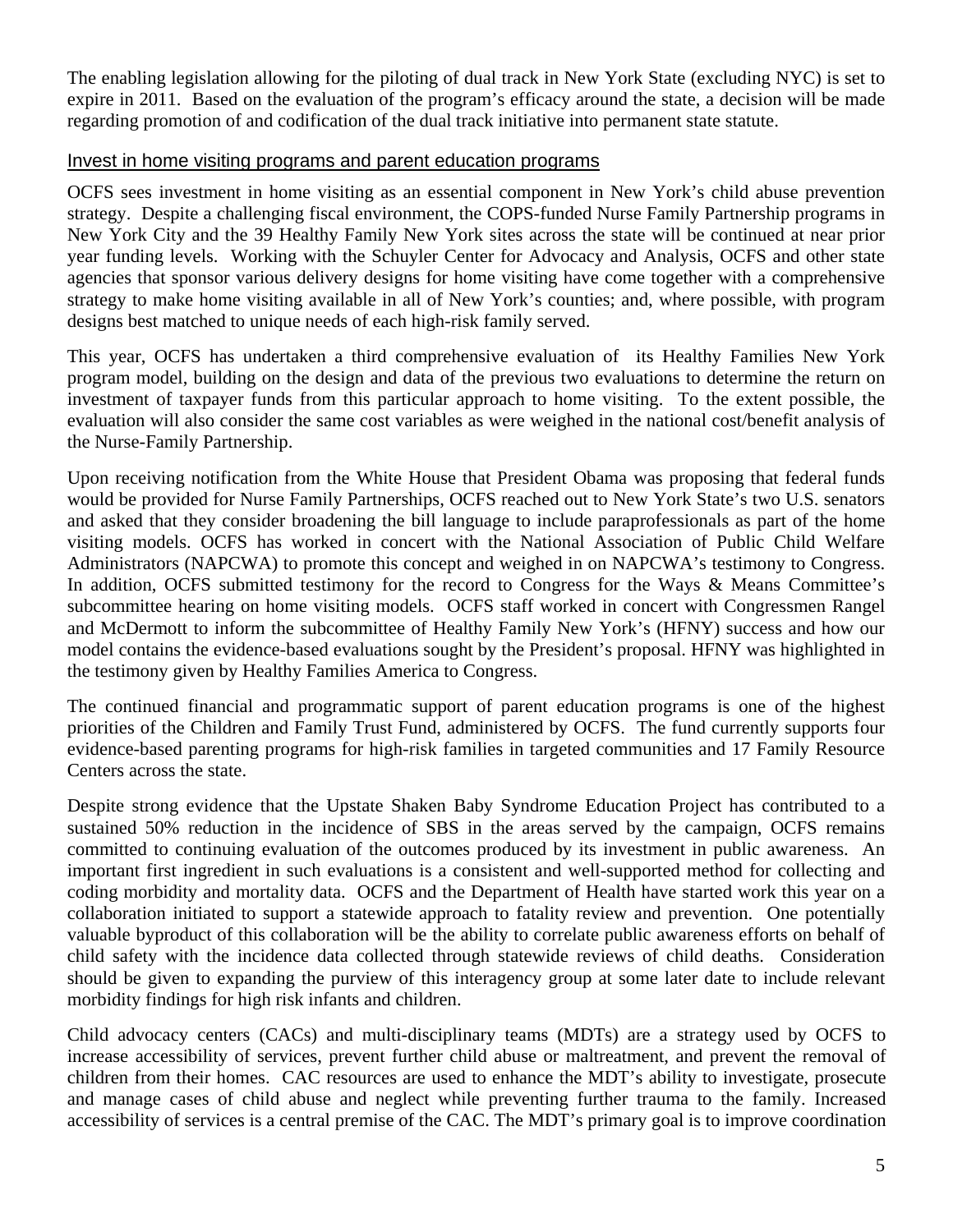among these services, including law enforcement, child protective services, health care and other community agencies involved in child abuse investigations and in the protection of abused or neglected children.

Per statute, all cases of physical abuse, sexual abuse and child deaths must be investigated by an approved MDT or, if an MDT is not in place, such cases must be investigated jointly by child protective services and law enforcement. This approach is designed to bridge gaps among collaborative systems and synchronize and align activities necessary to achieve the best outcomes for children. This integrated approach improves knowledge, practice and consistency of response by all team members. OCFS funds 44 child advocacy centers and multi-disciplinary teams in 40 counties throughout the state.

# **Part 3: Address Racial Differences in Child Welfare**

OCFS has embarked on an initiative to identify, address, and reduce disproportionality and ultimately eliminate racial disparity in child welfare and juvenile justice. We are actively developing an agencywide initiative that will include building our capacity to do this work with local districts and counties as part of the Child and Family Services Review and Performance Improvement Plans (CFSR/PIP), and work that we are currently doing with the Governor's Juvenile Justice Task Force, where disproportionate minority contact (DMC) is a central theme and focal point.

The Disproportionate Minority Representation / Cultural Competence (DMR/CC) Committee, which started to work in earnest in 2007, has been renamed to align with the language and vision of the work on a national level. On February 27, 2009, with the approval of our Commissioner, the former DMR/CC Committee was renamed the OCFS Committee on Racial Equity and Cultural Competence. (RECC). The RECC Committee has division-specific subcommittees all reporting to the Executive Office, which then reports to the Governor's Office on a quarterly basis.

On April 1, 2009, OCFS disseminated Child and Family Services Review Program Improvement Plan data packets to the 13 counties with the highest placement rates. The packets included data on DMR in four key decision areas (SCR Reports, Indicated Reports, Foster Care Entries, and Admission into Foster Care). Districts are being asked to review and analyze this data and, where applicable, incorporate strategies to address DMR in their local program improvement plans. OCFS will provide technical assistance on analyzing the data, and will offer support in the way of providing some training to those districts requesting such assistance.

OCFS is currently discussing plans with the Child Welfare League of America (CWLA) and Casey Family Programs for capacity building and development through training and technical assistance in DMR and Cultural Competence for OCFS staff and for our stakeholder partners in the local districts with the highest placement rates. Most of these have high disparity rates for black and Hispanic/Latino children and families also. We hope to identify three or four districts that are willing to collaborate with OCFS.

## **Part 4: Invest in the Child Welfare Workforce**

## Revise civil service requirements for child welfare positions

As part of the Child and Family Services Review Program Improvement Plan, OCFS will be focusing our efforts around Workforce Development. A component of this work includes OCFS's continuing work with Civil Service to provide support for local district need for flexibility in the hiring process. This past fall, a representative from Civil Service provided an overview of the civil service process at the Director of Services White Eagle Conference. Districts were able to ask specific questions about the process and learn from each other strategies for working with the county civil services offices. OCFS will continue our efforts to advocate for more flexibility for local districts as well as provide opportunities for districts to learn from each other.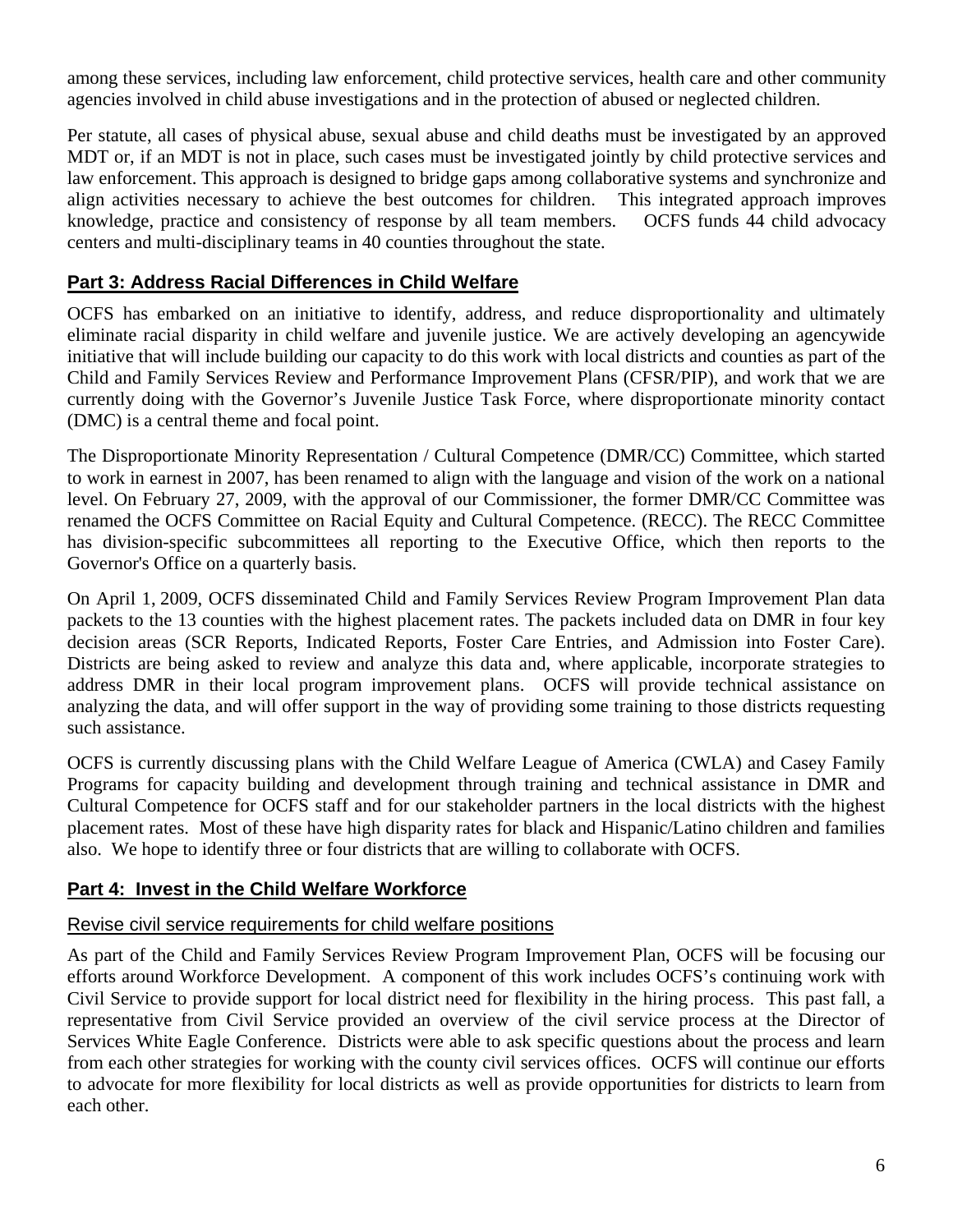## Improve recruitment/retention practices

Also under the Workforce Development initiative, OCFS is looking to assist districts and voluntary agencies in their efforts to enhance recruitment and retention practices. In collaboration with the New York Public Welfare Association (NYPWA) and the Council of Family and Child Caring Agencies (COFCCA), OCFS encouraged districts and voluntary agencies to publicly join OCFS in promoting child welfare as a profession. Together we are targeting our efforts in two areas: assisting in developing tools to aid in the recruitment and retention of highly qualified caseworkers; and increasing public awareness and understanding of the professional role of caseworkers in child welfare. The theme of the campaign is **"Caseworkers Make a Difference."** Working with the Governor's office to promote the professional role of caseworkers, OCFS was pleased to announce in April the Governor's proclamation that 2009 is the "Year of the Child Welfare Caseworker."

To date, several tools have been developed to assist with recruitment efforts, including posters and a recruitment DVD – "Caseworkers Make a Difference." These materials were distributed to districts and voluntary agencies as well as placed on the "Caseworkers Make a Difference" webpage located on OCFS's website. Each month, caseworker profiles are added to the webpage detailing the work caseworkers do in the area of child protective services, foster care, prevention, adoption, home finders, etc. Districts and agencies can utilize these videos when recruiting qualified candidates.

Additionally, on April 23, 2009, OCFS hosted a symposium inviting all the schools of social work, local districts, and voluntary agencies to participate in a discussion on how to better prepare students for working in the field of child welfare in the  $21<sup>st</sup>$  century. With high rates of turnover, districts and voluntary agencies want to hire staff who are best suited and trained for this work, and much of this work needs to happen on the college level. Over 60 attendees participated in an open discussion of what programs/curriculum are currently working and should be replicated, and where the gaps are in preparing students that need further exploration. Next steps are being examined.

# **Part 5: Federal Agenda**

# Child Care and Development Fund (CCDF) (Earmark/Appropriations)

Congress should consider increasing the discretionary (non-mandatory) funds for the CCDF to reflect the increased work participation rates in the reauthorized Temporary Assistance for Needy Families (TANF) law, part of the Deficit Reduction Act (DRA), to enable states to maintain funding for the working poor. The Congressional Budget Office (CBO) has estimated that to maintain current service levels, up to an additional \$9 billion would be needed in Child Care and Development Block Grant (CCDBG) funds over five years. Additionally, under the CCDF regulations enacted by the federal Department of Health and Human Services Administration for Children and Families (DHHS/ACF), states must increase their market rates biennially. This creates an unfunded mandate to the states, as no additional federal funds are appropriated to help support these federally prescribed increases. For example, New York State needs an additional \$87 million in funding for state fiscal year (SFY) 2009-10 just to maintain the number of slots that are being funded during the current SFY, due to the costs of the market rate increases that were adopted in October 2007 and the projected increases in the market rates that must begin October 2009, which will affect the second six months of the next SFY. This has been a major focus of OCFS and OTDA with our Congressional delegation. It will continue to be so until appropriate funding levels are dedicated to CCDF.

# Income Eligibility Determinations: (Legislative/Policy)

Congress should consider eliminating the outdated "look back" provision that ties eligibility under Title IV-E of the Social Security Act (SSA) for federally reimbursed foster care maintenance payments to the income levels for the former Aid to Families with Dependent Children (AFDC) program that were in effect as of July 16, 1996. Ideally, all children in foster care should be eligible for Title IV-E regardless of their family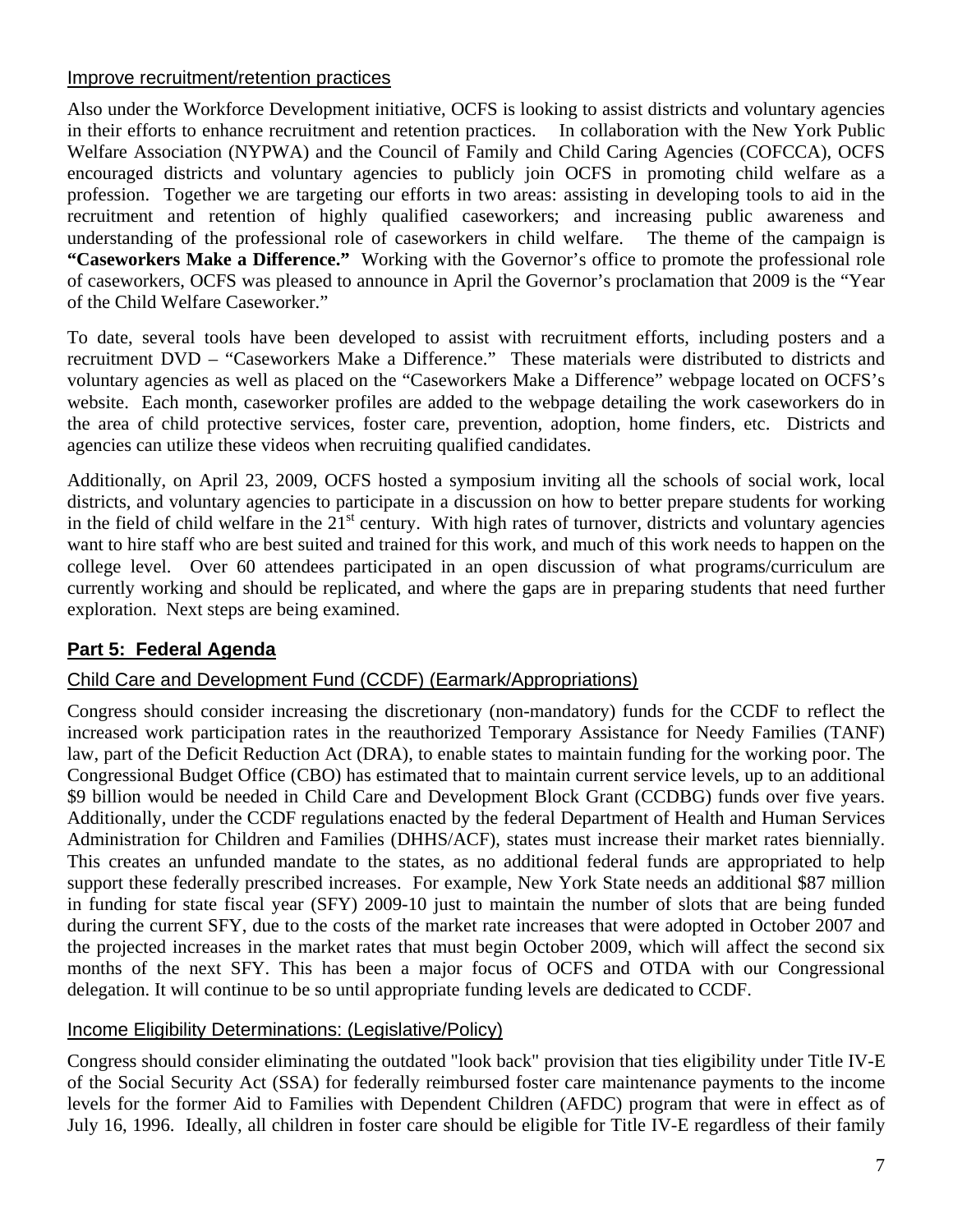income. At a minimum, the Title IV-E income eligibility levels should be adjusted for inflation to reflect the changes in the economy that have occurred over the last 12 years. The current funding scheme unfairly reduces the number of children for which states receive Title IV-E reimbursement. It has been estimated that without an income standard, the Title IV-E rate would increase by as much as 35 percent. Currently, the percentage of cases that are Title IV-E eligible is 50 percent. Based on current foster care levels this would translate into over \$200 million in additional federal foster care reimbursement to New York State (NYS) if the income test were eliminated from the eligibility determination. This will be a pivotal portion of any Congressional action to reform child welfare financing. Senator Baucus has stated that upon the resolution of health care reform, he will focus upon reforming child welfare financing.

## State Automated Child Welfare Information Systems (SACWIS) Issues: "State-wideness" (Legislative/Policy)

Congress or DHHS/ACF should clarify under SACWIS that a "single statewide system" refers only to the infrastructure for the reporting of child welfare information by the state and federal governments, and that systems that include bi-directional feeds of data are acceptable for SACWIS compliance. DHHS/ACF's current interpretations of state-wideness in ACF Action Transmittal ACF-OISM-001 that preclude bidirectional feeds of data fail to consider the unique circumstances that occur in state-supervised, locally administered states or state-administered systems that have extensive voluntary or contract agency networks. Broadening this interpretation to accommodate current technology would allow the state to achieve compliancy sooner and at a lesser cost. Another clarification that would allow states to meet the SACWIS requirement for a "single statewide system" at a lesser cost, and more quickly, would be for DHHS/ACF to further clarify that the SACWIS requirement for a "single statewide system" does not require the current narrow interpretation of ACF Information Memorandum ACYF-CB-IM-07-03 regarding how a Service Oriented Architecture (SOA) must meet the SACWIS requirement of a "…single system (including application software) throughout the State [which] must encompass all political subdivisions which administer programs provided under title IV-E." If New York is allowed to implement SOA in a more flexible manner, there could be tremendous savings across all the human services agencies information systems, and New York's path to SACWIS compliance could be greatly eased.

"State-wideness" is not impaired if a locality or contract provider of child welfare services adopts differing user interfaces, so long as the reporting continues to operate through the single statewide system. Currently, some states are unable to achieve SACWIS compliance without including all the functionality needed by each locality and contract agency no matter how large or complex it is, even though such functionality is not necessary or practical for smaller users. Implementing this requirement would significantly expand the size and scope of the affected states' SACWIS programs, resulting in unnecessary risk of project failure and/or unnecessary expenses that could be mitigated by modern data transmission, sharing, and cleanup initiatives. This requirement is impractical and should be eliminated, especially given the dire fiscal circumstances states are currently facing. Upon the naming of a new ACF undersecretary, OCFS will arrange to meet with this person to present our SACWIS issues and seek a positive resolution.

## Relief for New York State (Legislative/Policy)

DHHS/ACF has indicated that NYS may face a significant fiscal disallowance if it fails to achieve SACWIS compliance. DHHS/ACF must be convinced that the benefits arising over the past 15 years from NYS's current statewide child welfare system (CONNECTIONS) more than outweigh the amount of the federal financial participation received by NYS. On December 12, 2007, OCFS provided DHHS/ACF with a business case that documents that every dollar spent on CONNECTIONS resulted in \$2.92 in benefits. OCFS contends that there should be no disallowance assessed against NYS for SACWIS non-compliance due to the benefits supported by the CONNECTIONS system, such as the reduction of Average Length of Stay in Foster Care, improved case management functionality, decreased overdue child protective investigations, and many other operational and programmatic improvements. Upon the naming of a new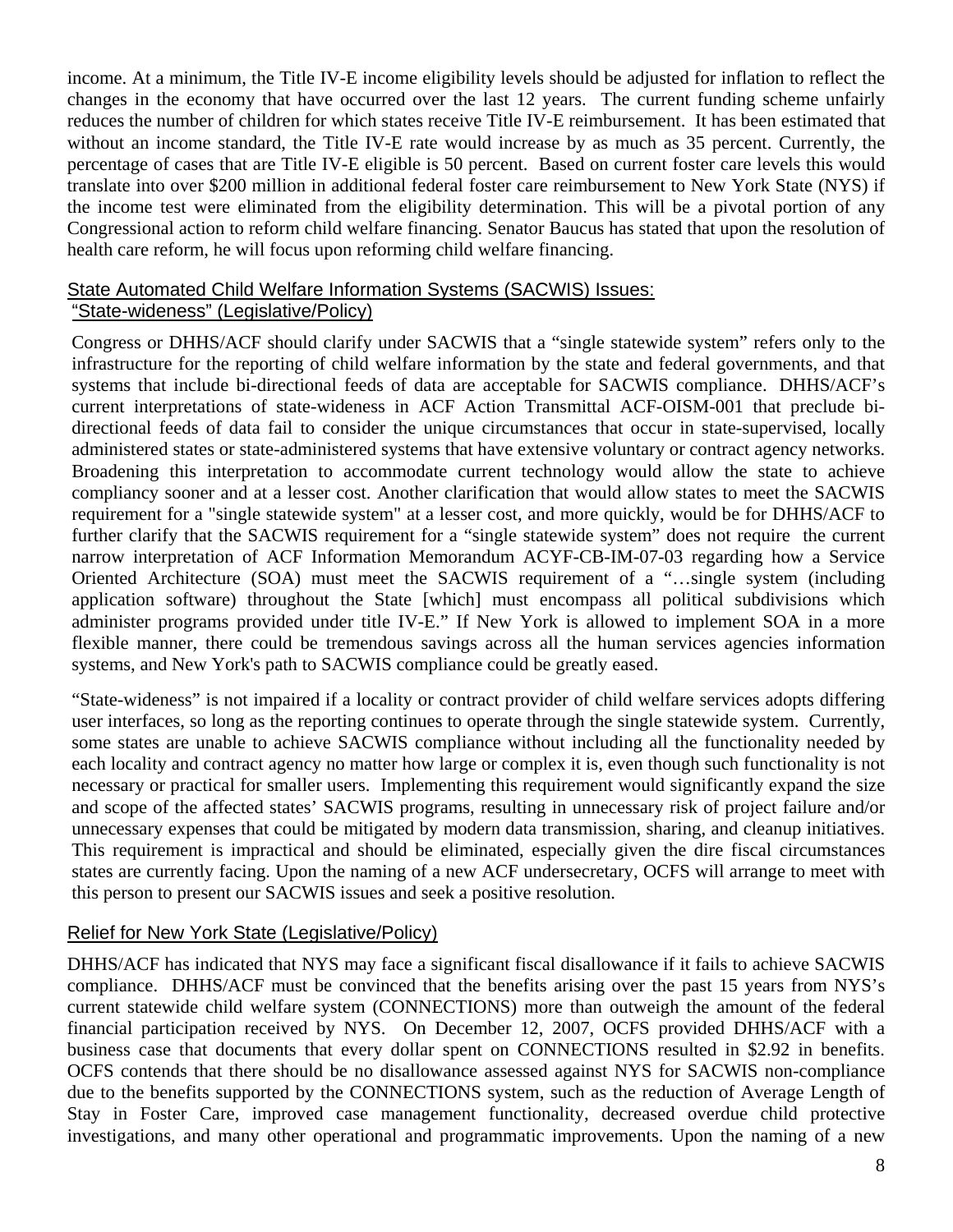ACF undersecretary, OCFS will arrange to meet with this person to present our SACWIS issues and seek a positive resolution.

# Title IV-B, Subpart 2 – Safe and Stable Families (Earmark/Appropriations)

Funding should be increased for this program, which supports important services for families involved in the child welfare system that prevent or reduce the need for foster care. At a minimum, the level of funding should be maintained. The current House Appropriations bill would reduce the discretionary funding for this program by \$15 million. In addition, DHHS/ACF regulations currently require that a specified portion of the Title IV-B, Subpart 2, funds be spent on each of the five eligible services categories. States should be provided greater flexibility to spend these capped child welfare prevention dollars in the manner that best suits each state's needs. OCFS staff will continue advocating for Title IV-B flexibility with our Congressional delegation and with our human services advocacy groups.

# Re-establishment of Title IV-E waiver authority (Legislative/Policy)

Previously, Title IV-E child welfare waivers allowed states the ability to test new approaches to child welfare. With the challenging fiscal times all states and the federal government are now facing, it is important to re-establish authority for Title IV-E waivers so that states can develop creative and innovative ways to provide federally required child welfare services without being impeded by prescriptive federal statute and regulation. This may not be necessary if a reform of child welfare finance is realized in the  $111<sup>th</sup>$ Congress.

# Elimination of 25-bed limit under Title IV-E for publicly operated facilities (Legislative/Policy)

Given the challenging fiscal times, states should be able to receive Title IV-E funding for eligible youth in public facilities regardless of the size of the facilities. The current 25-bed limitation on Title IV-E funding for publicly operated facilities unnecessarily precludes states from operating larger facilities that might result in a lower cost per child due to economies of scale. Applying a cap on the number of beds in public facilities that does not apply to private facilities is an unfair disincentive to the states, especially when tied with the other stringent Title IV-E eligibility criteria and the AFDC look-back date tied to 1996 income levels. This initiative is part of a child welfare finance strategy with Congressman Rangel's office.

# McKinney-Vento Homeless Prevention Act Reauthorization (Legislative/Policy)

On May 20, 2009, President Obama signed into law a bill to reauthorize HUD's McKinney-Vento Homeless Assistance programs. The bill was included as part of the Helping Families Save Their Homes Act. The McKinney-Vento reauthorization provisions are identical to those included in two bills introduced earlier in 2009, both known as the Homeless Emergency Assistance and Rapid Transition to Housing (HEARTH) Act. The Senate bill (S. 808) was introduced by Senators Jack Reed (D-RI), Kit Bond (R-MO), and 11 other senators. The House bill (H.R. 1877) was introduced by Representatives Gwen Moore (D-WI), Judy Biggert (R-IL), and five other House members.

The HEARTH Act will provide communities with new resources and better tools to prevent and end homelessness. The legislation:

- Increases priority on homeless families with children, by providing new resources for rapid re-housing programs, designating funding to permanently house families, and ensuring that families are included in the chronic homelessness initiative.
- Through the Emergency Solutions Grant program, significantly increases resources to prevent homelessness for people who are at risk of homelessness, doubled up, living in hotels, or in other precarious housing situations.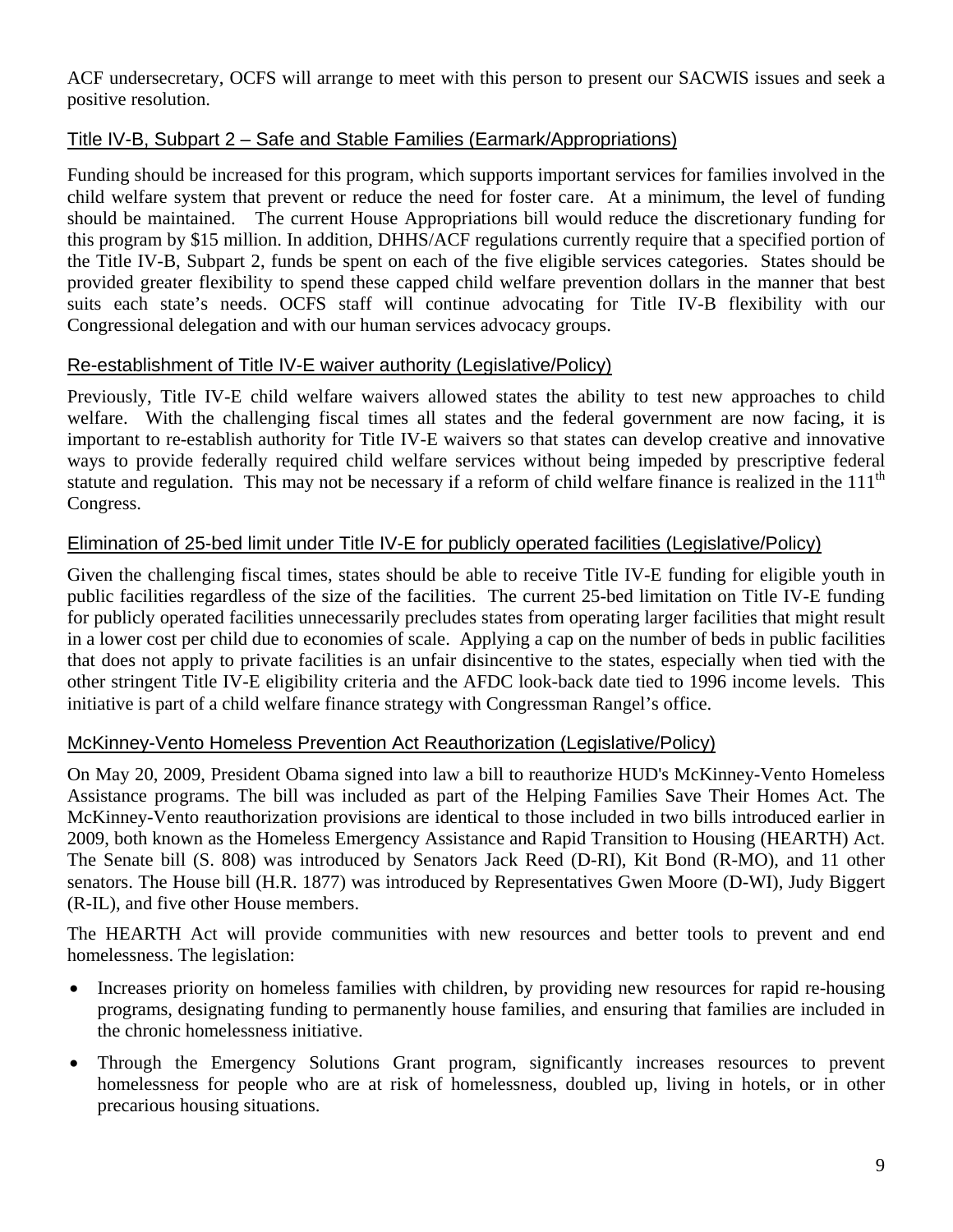- Continues to provide incentives for developing permanent supportive housing and provides dedicated funding for permanent housing renewals.
- Grants rural communities greater flexibility in utilizing McKinney funds.
- Modestly expands the definition of homelessness to include people who are losing their housing in the next 14 days and who lack resources or support networks to obtain housing, as well as families and youth who are persistently unstable and lack independent housing and will continue to do so. The effort to include disadvantaged youth was spearheaded by many human services organizations. OCFS staff was involved in the advocacy for this new law.

#### Title IV-E Eligibility and Child and Family Services Reviews (Legislative/Policy)

The case samples for the Title IV-E eligibility reviews should better reflect the number of children in the state who receive Title IV-E funding. Congress also should consider permitting a state that is the subject of a fiscal penalty (disallowance) as a result of a primary or secondary Title IV-E foster care eligibility review or a Child and Family Services Review to reinvest the penalty dollars to correct deficiencies and to support the state's other efforts and initiatives to improve its child welfare system. This will be addressed in the overarching child welfare finance reform legislation that is promised to be introduced in the second half of the  $111<sup>th</sup>$  Congress.

#### AmeriCorps – (Legislative/Policy)

Congress should consider allowing states to spend any unused funding for prior member service years to extend current year member service applications. AmeriCorps has received additional funding through the American Recovery and Reinvestment Act (ARRA). These funds must be encumbered by September 30, 2010. Because of ARRA increases, this is not an optimal time to pursue this request.

#### Title IV-B Maintenance of Effort (MOE): (Legislative/Policy)

States should be allowed to use the same state funds for child welfare services to meet both TANF MOE and Title IV-B, Subpart 2, MOE requirements similar to the ability to use state funds for child care services to meet both the TANF MOE and CCDF MOE.

## Child Care Market Rates (Legislative/Policy)

DHHS/ACF CCDF regulation, 45 CFR 98.43, requires states to determine market rates for child care providers based on a biennial survey of child care providers. Conducting the market rate survey is time consuming, labor intensive and expensive for states. There are other federally acceptable economic cost/inflation measures available to all states. These measures, such as the consumer price index (CPI), are updated on a periodic basis and could be used to update rates between surveys while allowing states to conduct the market rate survey every four years. DHHS/ACF should eliminate the regulatory requirement to conduct a biennial survey and allow states the option to conduct the market rate survey every four years while using other federally acceptable economic cost/inflation measures such as the CPI between surveys. This is part of an overall strategy with Congressman Rangel's office.

## Limited English Proficiency (Earmark/Appropriations)

Congress should provide additional funds to support the obligations of Title VI of the Civil Rights Act of 1964 (which prohibits recipients of federal financial assistance from discriminating based on national origin) and the initiatives contained in Executive Order 13166 (designed to better enforce and implement the existing obligation to provide meaningful access to programs and services to the limited English proficient [LEP] an agency services. The services that would provide meaningful access to LEP individuals include, but are not limited to, oral interpretation and written translation services; the provision of vital documents and other materials in languages other than English, reflecting the LEP population that the agency services;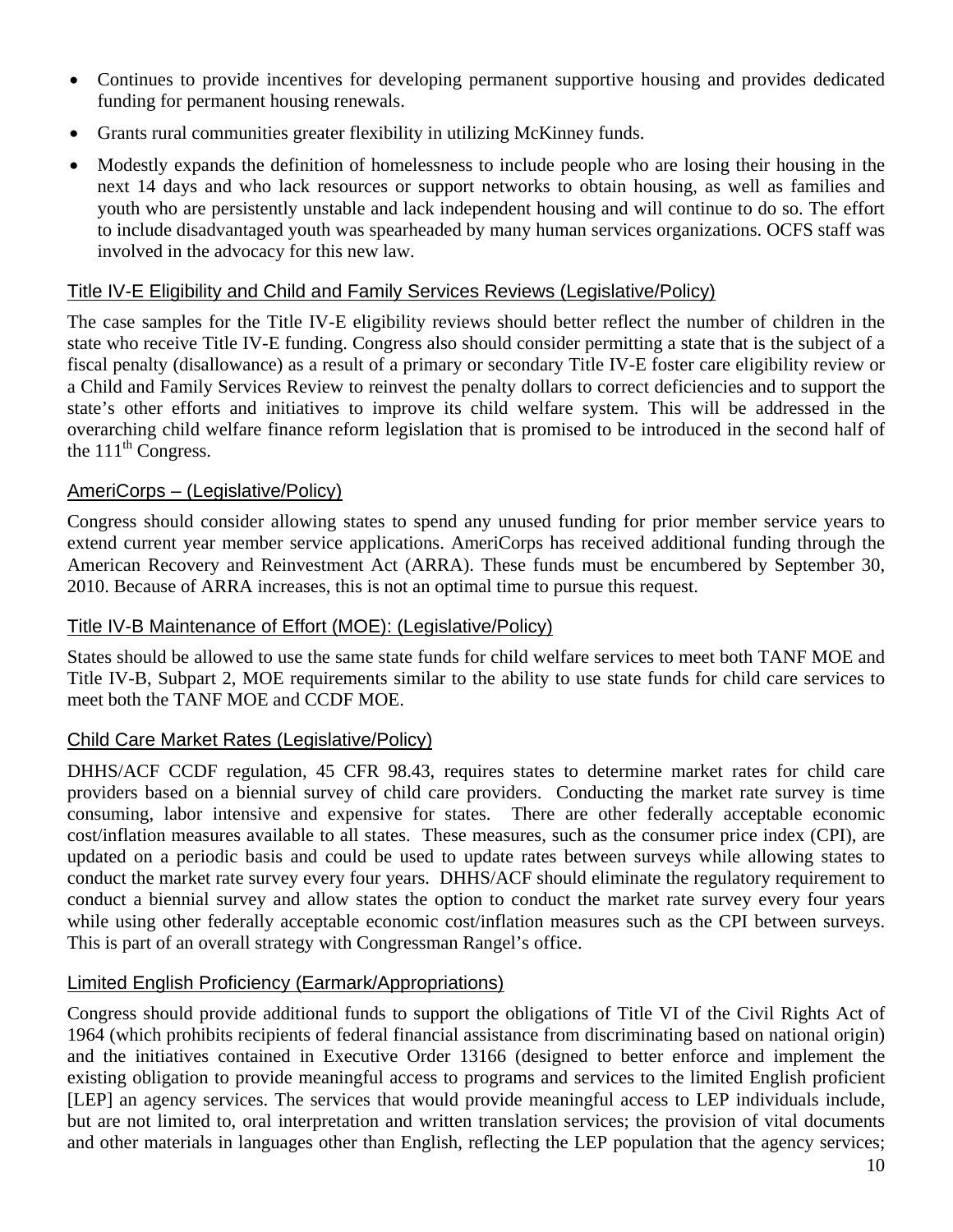and hiring of bilingual/multilingual staff to better serve the LEP population. Of the 50 states, NYS has the second largest percentage of foreign-born residents. Many of these residents are persons with limited English proficiency. NYS is also committed to providing language assistance to hearing and visually impaired individuals who are limited in English proficiency.

## Adoption Incentives Formula: (Legislative/Policy)

Although Congress addressed a different baseline year in HR 6893, the Fostering Connections to Success Act, it should reconsider revising the formula for incentives to the states for finalizing the adoptions of foster children who are freed for adoption. The current formula is based on the total number of foster children who are adopted, which penalizes states that have a reduction in that number because their overall foster care populations have been reduced. NYS proposes an alternative measure using the percentage of children in an admission cohort whose most recent permanency goal is adoption ("eligible children") who are discharged from foster care to adoption within two years of entering foster care. Each state would be expected to increase the proportion of eligible children discharged to finalized adoption within two years of admission by 5% each year over the previous year's performance. All states that meet or exceed the expected 5% performance target in a given year would receive federal incentive monies for that year. The amount of the available federal incentive monies a state receives would be based on the proportion of eligible children in that state compared to the total number of eligible children in all of the states eligible for an award. In addition, OCFS would not be supportive of language that would change the match rate from an open-ended funding stream to a capped federal allocation. This request will be part of an overall strategy that OCFS is working on with Congressman Rangel's office.

## Limitations on Administrative Costs: (Legislative/Policy)

The Deficit Reduction Act limits Title IV-E reimbursement for administrative costs on behalf of children who are living with relatives who have not been finally approved as foster parents. This is inconsistent with the provisions in Title IV-E regulatory language that relatives should be granted a priority in foster care placements and that case management activities are provided for all foster children regardless of whether they are receiving Title IV-E funds. As with other disincentives created by the DRA, OCFS has informed NYS's Congressional delegation of the effects on the state. We can add this to the list of items we wish to see in the child welfare finance reform legislation promised to the states by Senator Baucus' office during the second half of the  $111<sup>th</sup>$  Congress.

# Adam Walsh Act Prescriptive Language Fix (Legislative/Policy)

States should have the flexibility to opt out of the federal history criminal background check requirements and reinstate the systems they had in place to protect children from predators without eliminating the possibility of placement with certain family members. OCFS, New York City and California tried unsuccessfully to garner support in Congress to maintain the opt-out provisions. OCFS staff, along with Governor Paterson's Washington, D.C., office, New York City's lobbyist and the lobbyist for the County Welfare Directors Association of California, advocated strongly with the Center for Missing and Exploited Children to articulate our concerns that certain families would be prohibited from caring for their relatives' children if the prescriptive language in the law is not addressed. To date, the center is as equally concerned as Congress members are that any changes in law could allow for inappropriate placements of children. It was decided that this small coalition could collect data that would support our position and request for a legislative action to permit the "opt-out" in our two states alone.

# Social Services Block Grant (SSBG) (Earmark/Appropriations)

Congress should consider restoring funding for the SSBG to its original authorized amount of \$2.38 billion. At a minimum, appropriations for the SSBG should not be reduced below the current \$1.7 billion. The previous administration proposed a \$500 million cut for three consecutive years to this program.